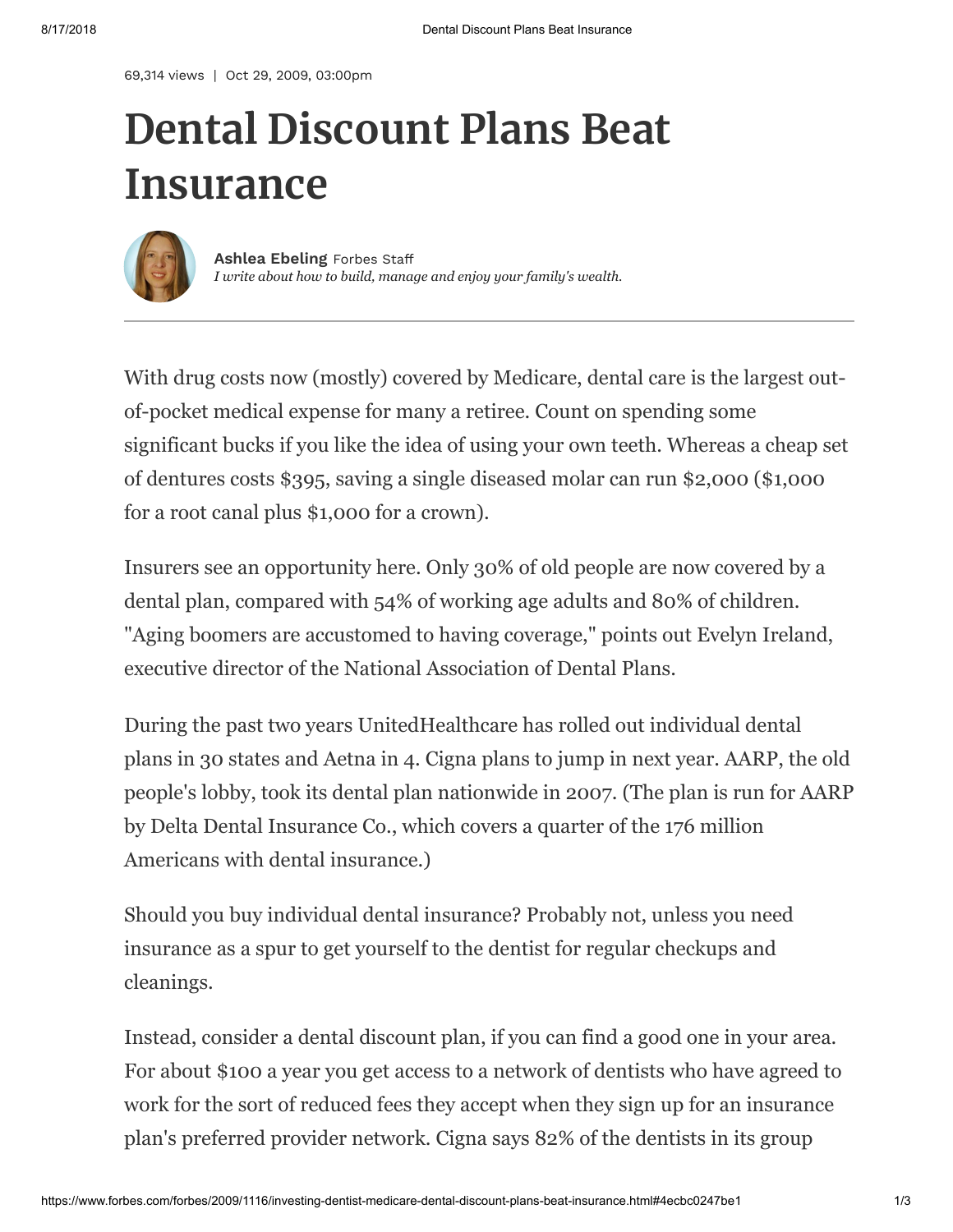### 8/17/2018 Dental Discount Plans Beat Insurance

dental network also participate in its discount plans and accept the same rate for both. In its Miami plan an exam might be \$36 instead of \$69; a crown \$535 instead of \$981.

Discount plans may not be an option if you live in the boondocks. You can find out the story in your state by searching at INeedDentalBenefits.com, maintained by the dental plans' trade association. Searching Florida, we found 19 discount plans serving Miami, including Aetna and Cigna plans offered through Dentalplans.com. The plans cost \$80 to \$140 a year for a single person. Picking one can be tricky, since each has different providers and discounts. But you can switch plans every year if the discounts don't add up as advertised or your otherwise pricey periodontist switches plans.

The same Florida search found 21 insurance plans for a Miami resident. One problem is that stand-alone dental insurance has a surprisingly low annual limit on benefits--typically \$1,200, not counting preventive care. A Miami resident pays \$478 a year for AARP's basic plan with a \$1,000 cap or \$664 for a plan with a \$1,350 cap.

Nor is AARP unusual. The average individual dental insurance plan costs \$554- and that's for a limited network of providers, meaning full coverage at only certain dentists. The premium will vary depending on where you live but not based on your age. Even using one of the plan's chosen (i.e., cheapie) dentists, you'll have a 20% copay for routine fillings and a 50% copay for crowns and bridges.

Benefit: You typically get free twice-a-year cleanings and exams, and these don't count toward the coverage limit. So what you're doing is prepaying preventive dental expenses and buying a little bit of insurance for other ones. That little bit of insurance, however, comes with annoying gotchas. You may find that some big-dollar items--implants under certain conditions--aren't covered at all. (Read the fine print.) Plus, there are usually waiting periods--as long as 18 months- before you're covered beyond a basic exam, X-rays and extractions.